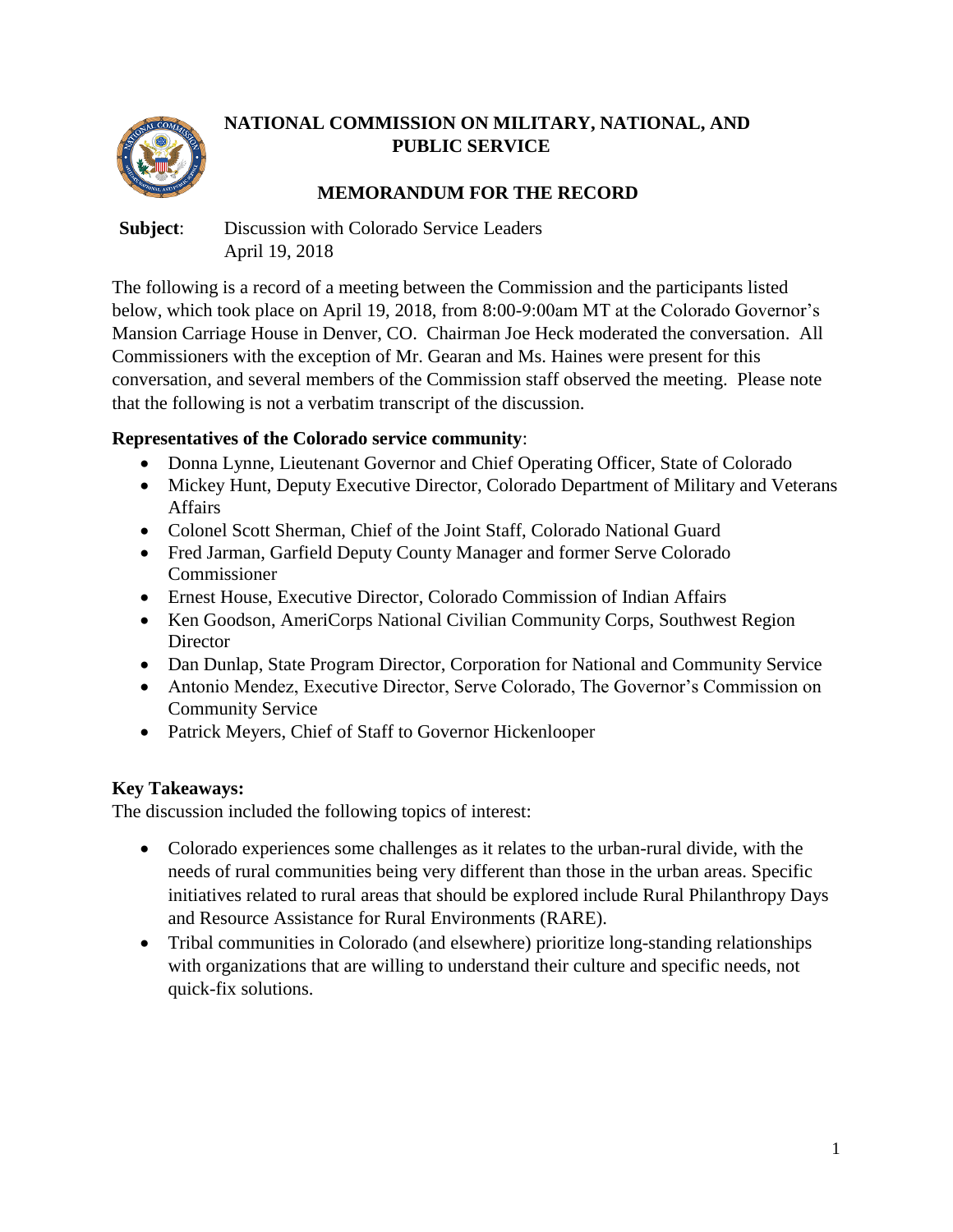#### **Meeting Discussion:**

**Lt. Gov. Lynne** introduced the Commission to the Governor's Commission on Community Service, known as Serve Colorado, which is located within the Lieutenant Governor's office. She explained that Serve Colorado works with AmeriCorps and other programs and has now expanded its programs across the state. Serve Colorado works with young people to foster a culture of service. An important part of what Serve Colorado does is engage communities across the State on education and early childhood issues. The Colorado legislature has already appropriated funds to continue Serve Colorado's work into 2019, when Colorado will have a new executive administration.

**Lt. Gov. Lynne** also discussed the responsibilities of her office. In Colorado, the Lieutenant Governor serves as the State's Chief Operating Officer responsible for managing the 31,000 State employees. She works closely with Patrick Meyers, the Governor's Chief of Staff, to carry out these responsibilities.

*Chairman Heck provided an overview of the Commission and its mission. He explained that the Commission grew out of a focused idea that through the leadership of Sens. McCain and Reed developed into a more holistic effort to examine service. He explained that the Commission is on the second stop of a national listening tour.*

*Chairman Heck asked Lt. Gov. Lynne about how Colorado has been successful in getting its service programs up and running and what challenges the State faced or continues to face regarding outreach and getting people involved.* **Lt. Gov. Lynne** started by emphasizing the importance of having a leader passionate about service, noting that Governor Hickenooper embraces service. She said the State has a Governor's Fellows Program that brings people from the private sector into government service, to educate them about public service and working with the government. The State of Colorado also has a program that allows employees to serve for a day, and a lot of Colorado business do this as well. The State also collaborates with many non-profits.

**Mr. Mendez** explained that the Serve Colorado program is run as part of AmeriCorps State and National. Serve Colorado has a board of commissioners. Serve Colorado reports its state service plan to the Corporation for National and Community Service (CNCS) every three years. The most recent report identified some obstacles to service. He described the important role of geography in Colorado; while there are many service opportunities, Serve Colorado finds that there are not enough non-profits sufficiently large both to apply for and to keep up with the onerous process of monitoring grants from AmeriCorps. This is particularly the case in more rural areas. Serve Colorado has developed a model to work with intermediaries to reach the smaller, largely rural non-profits, which are then responsible for the match dollars. Serve Colorado currently works in 36 counties across the State and plans to develop its programs to 50 counties in the next three years.

**Lt. Gov. Lynne** addressed Colorado's robust non-profit community. She discussed an initiative called Rural Philanthropy Days that has helped to reach rural populations that lack infrastructure to support young people. The Days occur two times each year. Denver-based philanthropic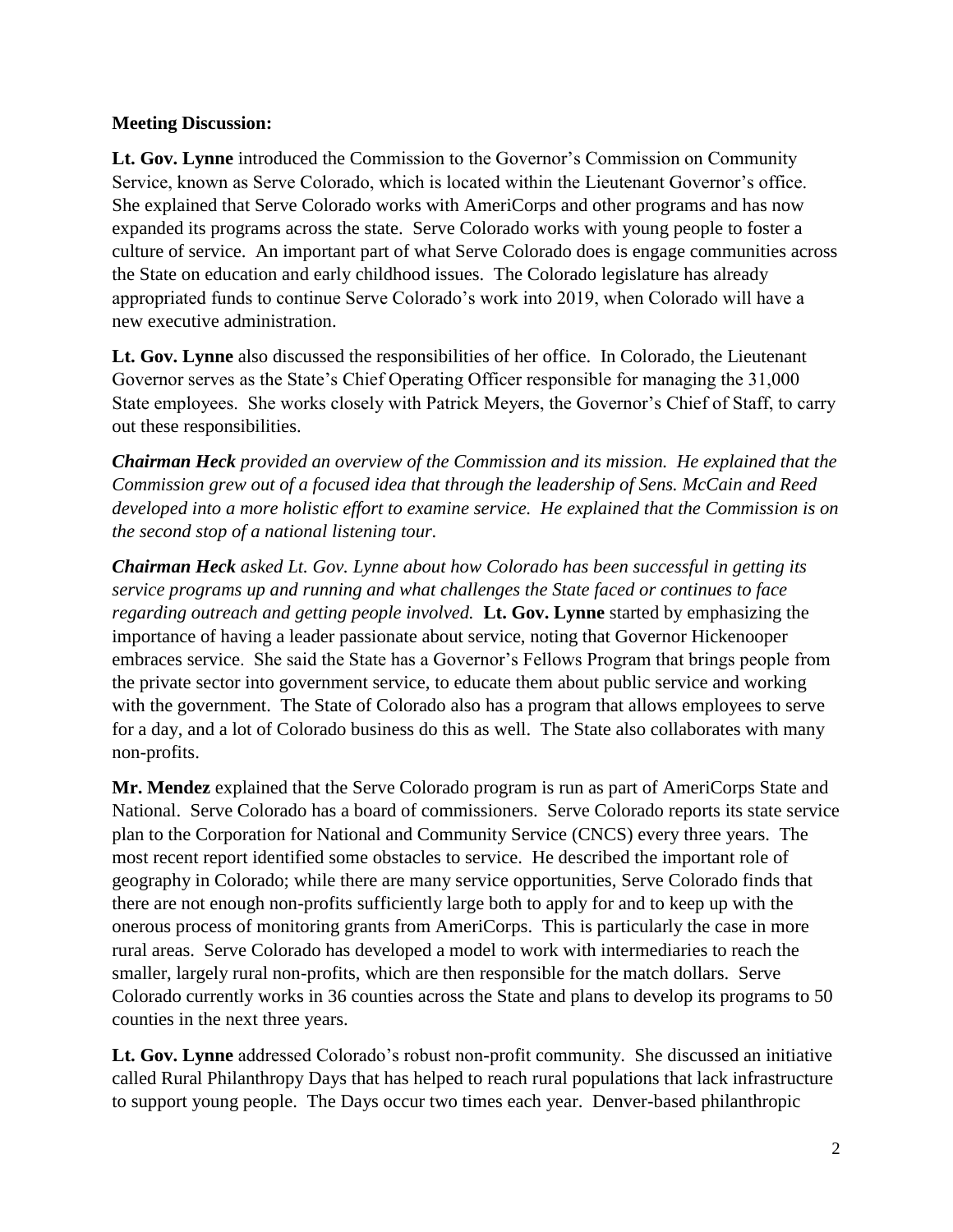organizations go into small communities and do a form of "speed dating" that gives small nonprofits the opportunity to meet with organizations that have more funding and can also assist in providing technical assistance (ie, grant writing). Mr. Mendez noted that Serve Colorado participates in the Days.

*Chairman Heck asked about engaging with Native American populations.* **Mr. House** explained that there are 567 federally recognized tribes across the United States, each a sovereign nation. The Colorado Commission of Indian Affairs works collaboratively with Serve Colorado and CNCS. There are two main tribes in Colorado (the Southern Ute tribe and the Ute Mountain Ute tribe); they struggle with the urban/rural divide, but thrive with the right kind of support and collaboration. He described a program that involved one tribe partnering with a Boys and Girls Club through AmeriCorps VISTA; this was one of the first to integrate tribal culture—such as language and history—into a Boys and Girls Club effort. The tribe has also worked with the Southwest Conservation Corps. A different tribe worked with the U.S. Department of Housing and Urban Development and the State Housing Initiative to develop a housing project for veterans—the first time this had been done—with support from an AmeriCorps program. Mr. House said that communication across Indian country, which is largely rural, remains a struggle because broadband has not hit the more remote, rural areas where the reservations are located.

*Chairman Heck asked what Colorado is doing to increase propensity to serve in the military, noting that today, approximately 26-27% of youth are eligible for military service and only a portion of that population is propensed.* **Col. Sherman** discussed what he described as an extensive recruiting effort for Army and Air National Guard. The National Guard (NG) has recruiters across the state, including in rural communities. He said the percentage of eligible youth in Colorado is far lower than the national average at about 7-8%. The NG and the services compete for the same population. The NG's recruiting efforts are assisted by members of the NG recruiting people in their own communities. The NG has a presence at big events across the State, with over 20 recruiting units. Currently, the Army NG is over 100% filled and the Air NG is over 95% filled. The Colorado NG has 5,500 total members, 4,000 in the Army and 1,500 in the Air. It targets 550 new Army NG members each year; **Mr. Hunt** added that the Air NG targets 120-150 recruits each year.

*Dr. Davidson inquired whether the 7-8% figure represented those qualified to serve or those qualified and propensed to serve, and asked further about the factors that disqualified individuals from service.* **Col. Sherman** confirmed that 7-8% represents those qualified to serve, noting that the active components are struggling to recruit in Colorado. Common disqualifying factors include medical issues, drug convictions, and trouble with the law. *Chairman Heck inquired about the impact of marijuana legalization in Colorado.* **Col. Sherman** indicated that the legalization of marijuana in Colorado does not seem to have had an impact on NG recruiting, noting that the NG has not observed an increase in positive marijuana use among those in the NG, although he did not comment on marijuana usage as a disqualifying factor during the recruiting process. He noted that following a first positive test, the NG generally counsels the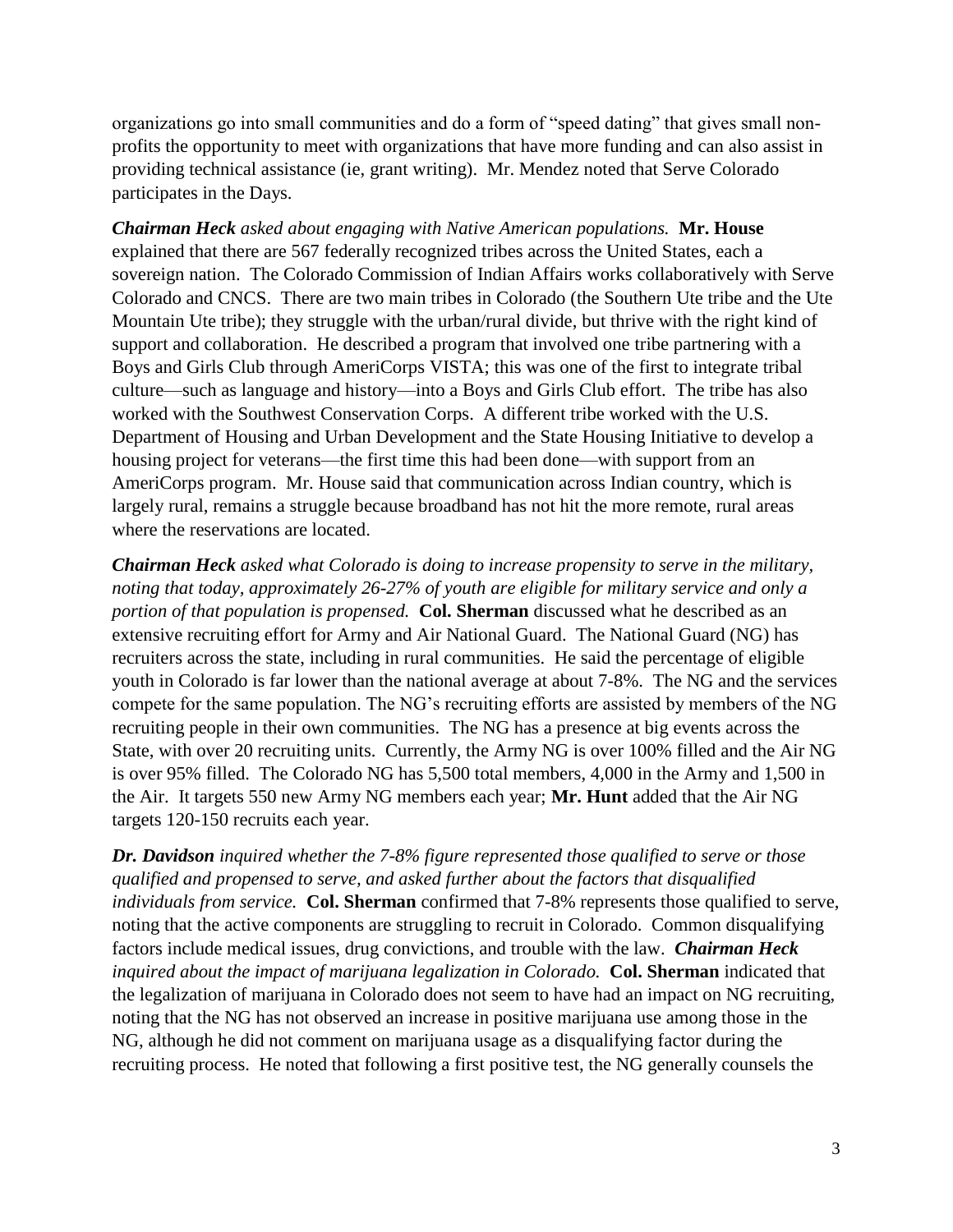individual and allows him or her to remain in the NG. Returning to convictions, Col. Sherman said a conviction even in youth is disqualifying for membership in the NG.

*Chairman Heck asked how Colorado recruits people into the Civil Air Patrol.* **Mr. Hunt** said the Civil Air Patrol currently has 1,600 members, mostly high school students. Many applicants to service academies have a background in the Civil Air Patrol. Colorado has one full-time employee who works Civil Air Patrols. A number of pilots and adults serve as mentors to the Civil Air Patrols in their communities.

*Ms. James asked about concerns regarding cultural sensitivity among Native American communities with respect to State-sponsored programs.* **Mr. House** said this has been an issue. He noted that tribes have been more supportive of programs have the flexibility and willingness to work with the community long term and not apply a cookie-cutter approach. He said the tribes are very much in need of infrastructure and want and need organizations that are prepared to be there for the long term – in contrast to short-term fixes. He noted that Native Americans serve in the U.S. military at the highest rate. He endorsed service programs as a way to help transform today's youth, and cited in particular the opportunity presented by certain State health programs.

*Chairman Heck asked about challenges for rural communities, addressing Mr. Jarman, who works for a community on the western slope.* **Mr. Jarman** explained efforts to bring resources to rural communities in the west. He said the Rural Philanthropy Days initiative has been a powerful tool. He added that counties like his have hubs that serve to develop synergies and bring services to rural communities; examples of such hubs may include the Future Farmers of America at Colorado State University and local 4-H programs. Mr. Jarman believes service presents a viable opportunity for young people to stay in their communities. He is working through Serve Colorado to try to build a stronger foundation in those communities.

*Mr. Allard asked about engaging youth in service.* **Mr. Mendez** addressed what he described as a brand problem with AmeriCorps. He said it is hard for people to understand the different AmeriCorps programs. Youth are aware of specific programs, such as Teach For America and City Year, but not that they are AmeriCorps program. Mr. Mendez has been working with Mr. Goodson to make better use of media to highlight the different AmeriCorps programs. **Mr. Goodson** addressed the difficulties in attracting youth to AmeriCorps and the Peace Corps, noting that he spent 16 years with the Peace Corps. He addressed the financial implications of working in an AmeriCorps or Peace Corps program, noting that these opportunities do not lead directly to jobs and the education award is considered taxable income.

**Mr. Goodson** also addressed cultural impediments, including, for example, the Peace Corps' difficulty in attracting a socioeconomically diverse applicant pool. Part of the difficulty is financial: not everyone can afford to serve for 27 months. For many people, serving in one of these programs may go against what their families—who may have worked hard to get out of difficult socioeconomic conditions—want them to do. Through Serve Colorado, Mr. Goodson, Mr. Mendez, and Mr. Dunlap have worked with interested youth to help them find the right track following their service period. Mr. Goodson thinks their efforts have been helped by an actively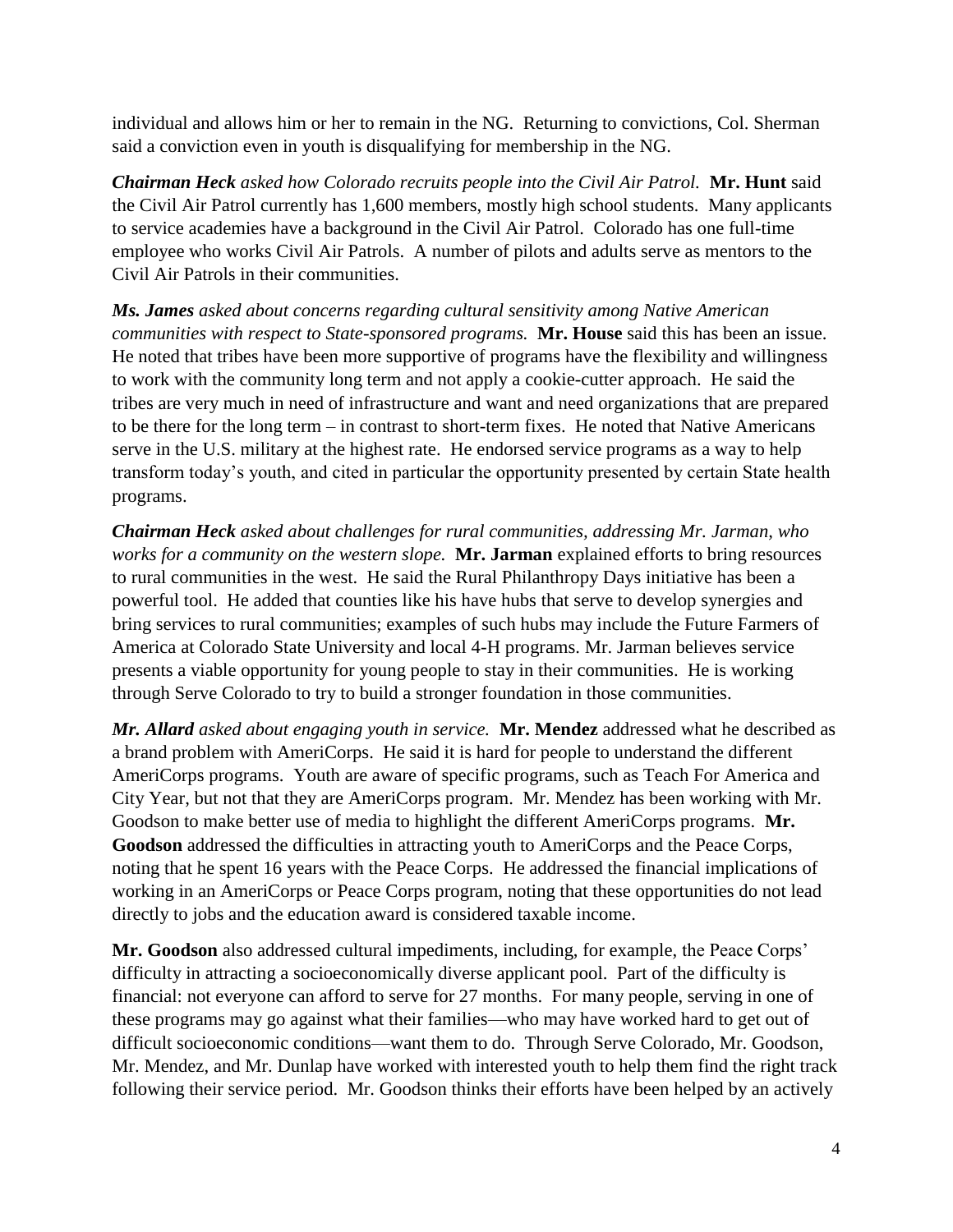involved Lieutenant Governor who encourages service opportunities that make the maximum possible impact. He noted that young people want to serve on compelling issues and in fields that will help with their expected career paths. Mr. Goodson thinks the Peace Corps decision to give participants a choice in their assignments has been beneficial because it enables the participants to engage in service that may lead them to where they want to go professionally.

**Mr. Jarman** provided the example of the Resource Assistance for Rural Environments (RARE) program at the University of Oregon. RARE is an AmeriCorps program that Mr. Jarman described as providing a bridge from service through the university system to professional development for its members. He urged the Commission to review the programs, which began in the mid-1990s and has had a positive impact on rural areas in Oregon.

*Dr. Davidson noted that private employers have expressed to her that they want to see employment candidates who have service experience. She expressed surprise that people may view service as a diversion rather than an experiential learning program, even a resume builder. She asked if this perception had to do with marketing or other factors.* **Mr. Dunlap** agreed and expressed that service presents not only a challenge of branding and awareness, but also of framing the reasons why one might want to serve. He noted that those individuals already propensed to give back are easy to recruit. The other individuals need to see what tangible benefits they will get from service and understand whether service will or will not take them off their career tracks. *Dr. Davidson noted that people may be attracted for practical reasons—such as developing their career and burnishing their resume—and then inspired with the service they perform.* **Mr. Dunlap** concurred, noting that a lot of members arrive thinking they will do one year of service and end up remaining in Colorado and pursuing a lifetime of service. **Mr. Goodson** noted that the older generation—parents—of the 18-24 year olds do not have the experience of seeing service as a career builder as much as the younger may, and the younger generation is filling out their application packet with the older generation looking over their shoulder.

*Chairman Heck noted the importance of connecting with influencers as a way to have an impact on the younger generation.* **Mr. Goodson** noted that AmeriCorps does very little to connect proactively with influencers, noting that AmeriCorps has no advertising budget. Its funds are appropriated to run current front-burner programs. Mr. Goodson echoed Mr. Mendez' suggestion that programs like AmeriCorps and the Peace Corps become more technologically savvy, noting that they currently struggle to be on the front lines of technology. **Lt. Gov. Lynne** cited Teach For America as a good example of program with a strong brand, nothing that her son participated in the program. She described the program as providing decent wages and the promise of tuition for a substantial period of time following completing of the program. In contrast, she noted the Serve Colorado has no advertising budget and lacks a recognized brand. As college becomes more expensive, it becomes harder to convince parents to allow the children to participate in these programs.

*Chairman Heck asked about programs and ideas for encouraging seniors to serve. He noted that seniors today are not retiring like they did in the past and want to stay engaged.* **Mr. Mendez** said Serve Colorado has programs for individuals 55 and older, which are described in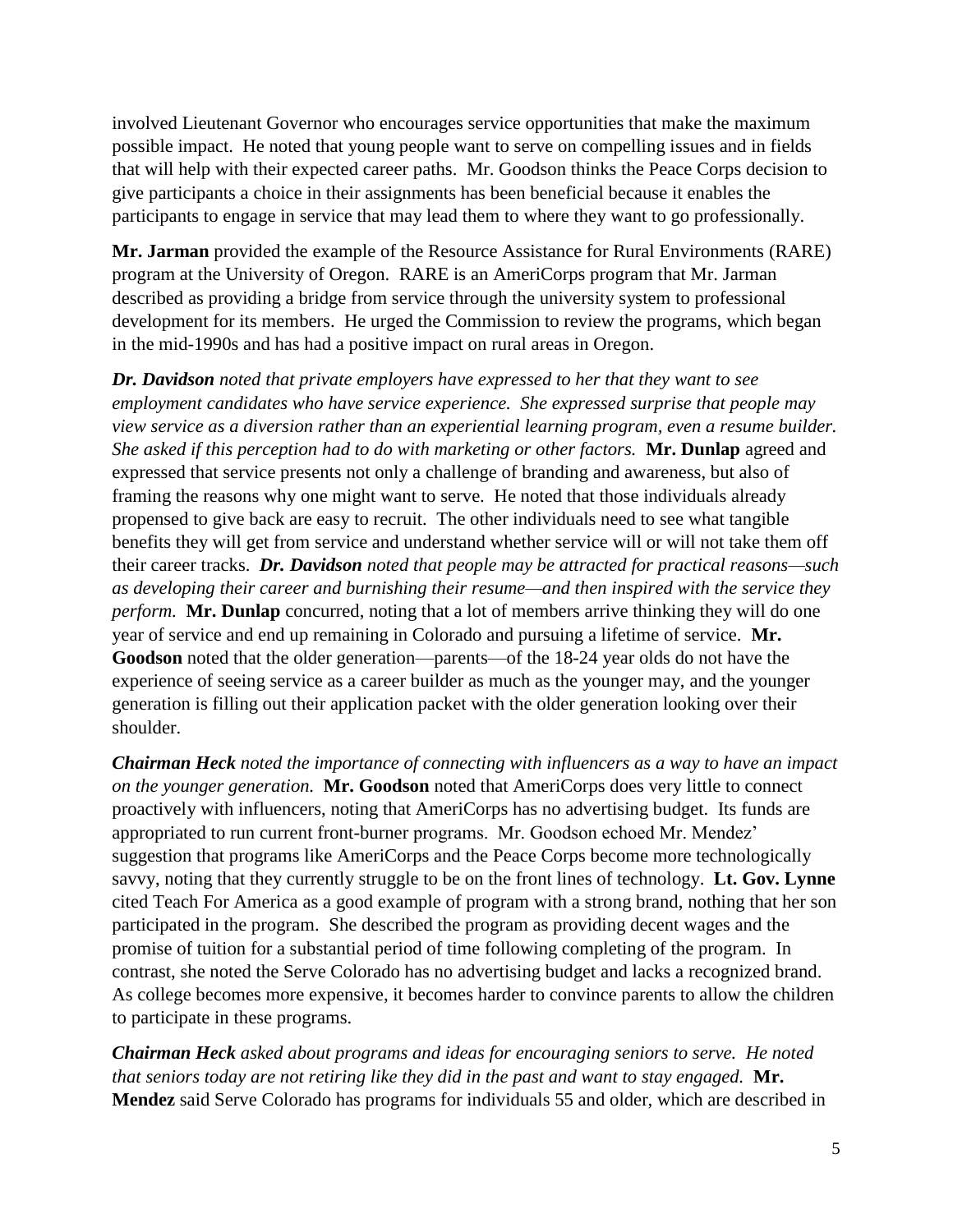an addendum to its latest CNCS plan. He also noted that the Colorado Governor's office now has an Advisor on Aging. Mr. Mendez noted that Serve Colorado also recently brought on a commissioner from a senior research center. Mr. Mendez is exploring composition of the commission, potentially to include commissioners focused on veterans and on the native population.

*Mr. Kilgannon asked Col. Sherman to discuss further the Civil Air Patrol program.* **Col. Sherman** said that the emphasis is on high school students but that young people can begin with Civil Air Patrol at an early age—he thought at about ten years. High school students can benefit from the educational part of Civil Air Patrol, including STEM projects. He noted that Civil Air Patrol students have won awards in nationwide cyber competitions in each of the last three years. Civil Air Patrols are also frequent at various community events as honor guards, and many young people are attracted to the aviation component of the Patrol.

**Col. Sherman** then addressed Colorado's work with veterans. The Department of Military and Veterans Affairs serves veterans statewide. In his opinion, collaborating with non-profits has been key to success. Col. Sherman described the opportunity for service in the veterans community as huge. The majority of veterans are not "in need" and even some of those in need are able to contribute. Veterans are typically in the 22-30 year old range, already have college benefits, and are looking more for a mission than for a salary. He sees an opportunity to develop service within this community, to show veterans what sort of things they can pursue to be leaders in their own communities. He said Colorado will be opening a Veterans One Source in Grand Junction next year, which will be a partnership with a non-profit. Col. Sherman praised the American Indian community as a big nationwide success story: though many veterans from Vietnam were not treated well in society at large upon returning to the United States, American Indians were considered heroes when they returned to their reservations. And since that time, American Indian military service has remained high. Their communities valued that service even if the war was not popular in society in general. *This led Chairman Heck to suggest a marketing line to connect veterans with service, "Heroes looking for their next mission." Mr. Khazei noted that veterans want to serve and volunteer at higher rates than non-veterans, and praised the construction of a system that would link veterans with service.*

*Mr. Khazei inquired further about the background of volunteers in the VISTA program that worked with a Colorado tribe.* **Mr. House** said the volunteers were a combination of Native Americans and others. He then talked more broadly about the relationship between the State and the tribes, which he described as good in Colorado though not as good in other states. Having a solid working relationship with the State has helped to encourage members of the tribes to become involved in serving their own communities. He emphasized the importance of locallybased service programs and the socio-economic context of the local communities. *Mr. Khazei asked about replicating that program across the country with other tribes.* **Mr. House** said he is working on collecting information and sharing their experience more broadly. In one example, he has created the first economic impact report for American Indian communities, the ["Colorado](https://www.colorado.gov/pacific/ccia/economic-development-2)  [American Indian and Alaska Native Economic Impact Report."](https://www.colorado.gov/pacific/ccia/economic-development-2) This was in part an effort to break down barriers with state governments that may not see the value American Indian